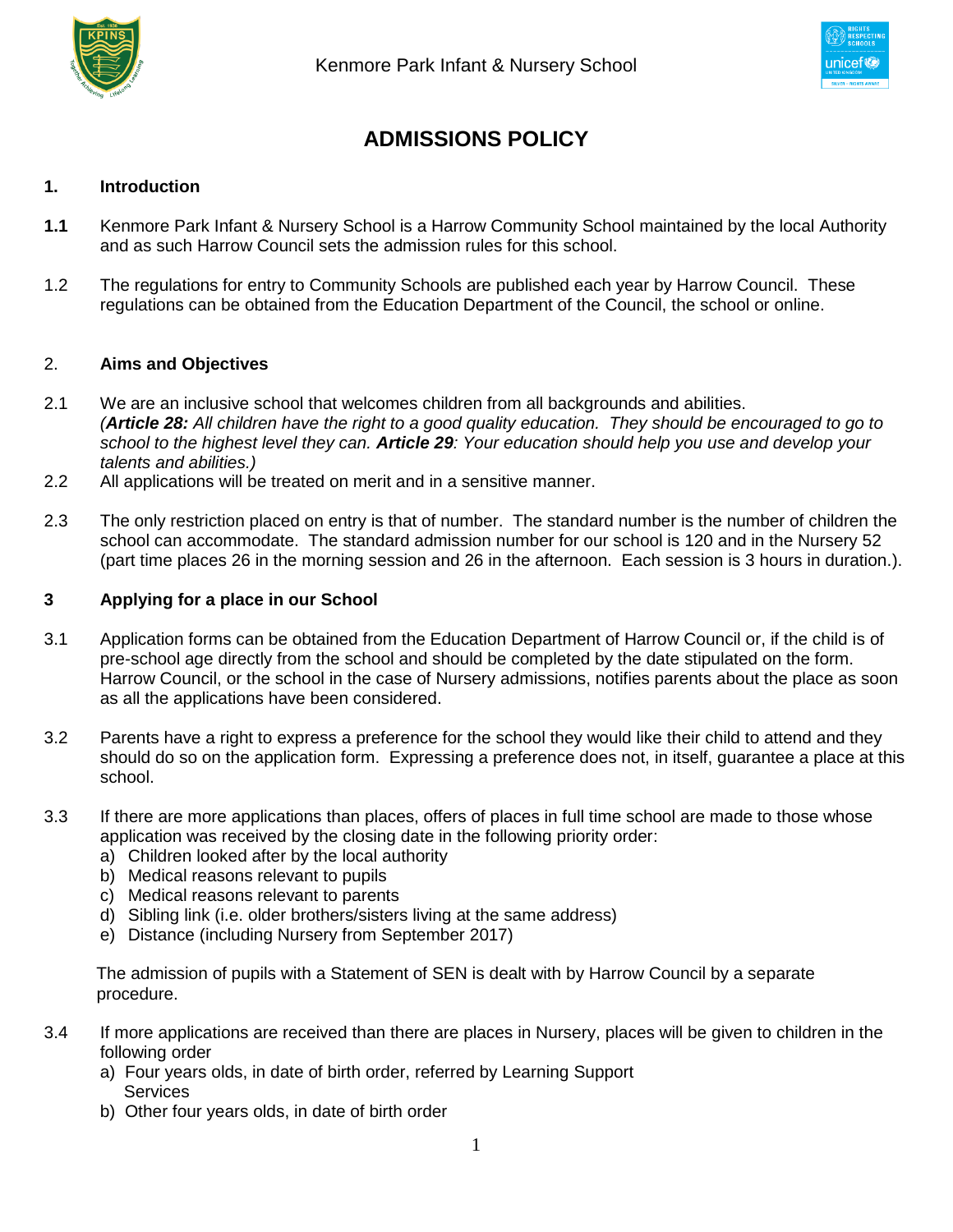



- c) Three year olds, in date of birth order referred by Learning Support Services
- d) Other three year olds, in date of birth order

If there are more children with the same date of birth than there are place in the nursery, then places are offered in the following order:

- a) Children whose first language is not English
- b) Children whose parents are in receipt of Income Support/ Income Based Job Seekers Allowance.

Children who live outside the borough may be offered a place when all demand from Harrow residents has been satisfied.

3.5 If a child is not offered a place at this school it is because to do so would prejudice the education of other children by allowing the numbers of children in the school to increase too much.

## **4 Admission Appeals**

- 4.1 If parents wish to appeal against a decision to refuse entry, they should contact The Admissions Service at Harrow Council.
- 4.2 Appeals are organised by the Council's legal services, so as to be independent from the Admissions Service. At the appeal parents and an officer from the Admissions Service will each put their case. The members of the appeals panel will then make their decision.
- 4.3 An appeals panel's decision is binding for all parties concerned. If the appeals panel decides that we should admit a child to our school, then we will accept this and continue to do all we can to provide the best education for all the children at our school.

## **5. Admission Arrangements**

- 5.1 In Harrow, children enter nursery classes in the academic year they become four between 1<sup>st</sup> September and  $31<sup>st</sup>$  August and enter Reception classes in the academic year they become five between  $1<sup>st</sup>$ September and 31<sup>st</sup> August.
- 5.2 At Kenmore Park Infant & Nursery School, in both the Nursery and Reception classes we stagger the admission process for all new intakes over a period of a few weeks. In Reception the children have a gentle introduction into school by starting either morning's only or afternoons only, then mornings plus lunchtime/lunchtime plus an hour in the afternoon and eventually all day.
- 5.3 Infant School children (aged four to seven) are taught in classes that have a maximum number of 30 children. However due to the high demand for school places in recent years there are times when the school is expected under the Fair Access Panel arrangements to admit pupils during a school year into classes taking the numbers over 30. (This is not in breach of the KS1 class size regulations as it is during a school year). When this occurs the school leadership look carefully at the make up of each of each class and try and place in classes where there are additional resources allocated. Nursery children are taught in 2 classes that have a maximum number of 52 children (2 sessions per day 3 hrs each. 8.45 – 11.45 a.m. or 12.45 – 3.45 p.m. maximum 26 pupils per session).